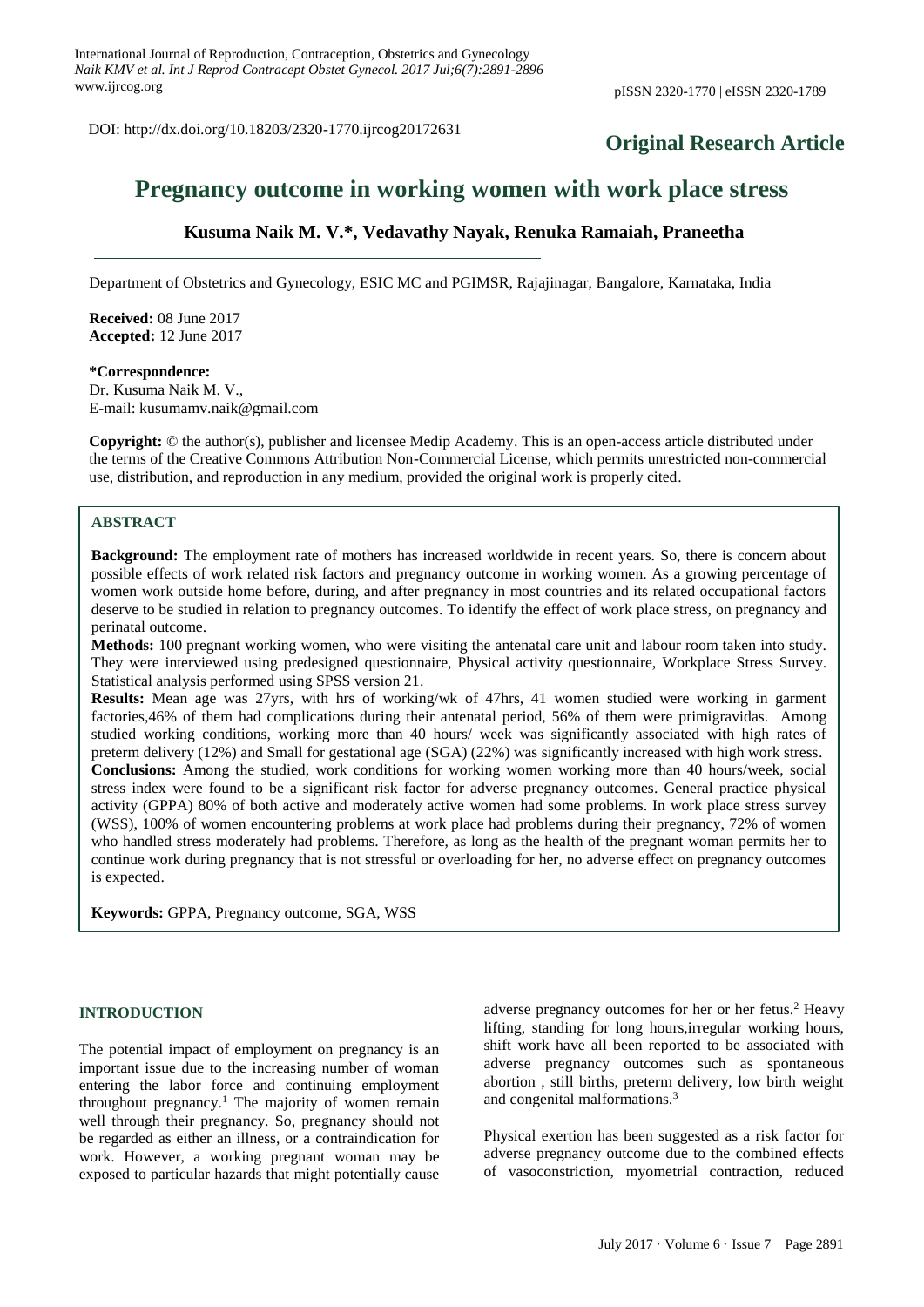plasma volume, and diversion of blood flow away from the placental bed, diminution of uteroplacental blood flow with resultant fetal hypoxia. This, along with possible hormonal imbalance, may have deleterious effects on the fetus.<sup>4</sup> Despite the probability that working women may have less favorable pregnancy outcomes, some studies of the health among working women provide conflicting results and leave the issue unresolved. Moreover, only a few such studies have been conducted in the developing countries, which necessities further study to clarify these issues.<sup>1</sup>

Aim and objectives of present work were to study the relation between work related risk factors and some adverse pregnancy outcome among a representative sample of working pregnant women attending the antenatal care at ESIC MC and PGIMSR, Bangalore.

# **METHODS**

A prospective study involved 100 pregnant women who were visiting the antenatalcare clinic and labour room at ESIC MC and PGIMSR, Rajajinagar, Bangalore. The target group were enrolled in the study during their antenatal care visit or after admission to labour room, after taking their written consent to participate in the study, the purpose of study was explained and included in the study.

# *Exclusion criteria*

Women who had medical disorders pregestational.

All participants were interviewed by trained personnel using a predesigned questionnaire that included the following data:

#### *Personal information*

Age, education status, hours of travelling to the work,

#### *Obstetric history*

Duration of pregnancy at first antenatal care visit, expected date of delivery, history of present and past conceptions if any. Number of children, history of abortion, still birth or low birth weight

#### *Occupational history*

Type of work, work pattern (daytime work or shift work), time taken to reach work place, working hours/week, prolonged physical strain or fatigue, exposure to potential occupational hazards as radiation, chemical exposure, biological agents. Work categories Type and nature of work were then categorized into 5 main groups (Clerical workers, tailors Elementary occupations, Health Professionals, Teaching Professionals, Technicians according to the International Standard Classification of Occupations (ISCO), 2008).<sup>5</sup>

#### *Adverse pregnant outcomes*

The main outcomes assessed during follow up included

- Perinatal death (abortion, still birth or early neonatal deaths)
- Preterm delivery (delivery of the fetus before 37 completed week of gestation)
- Small for gestational age (SGA) (birth weight below the 10th percentile)
- Rate of operative delivery

#### *Physical activity questionnaire*

General Practice Physical Activity Questionnaire (GPPAQ) It generates a simple 4-level Physical Activity Index (PAI) – categorizing (Table 1). $<sup>6</sup>$ </sup>

- Active
- **Moderately Active**
- Moderately Inactive, and
- Inactive.

#### **Table 1: The 4-level physical activity index (PAI).**

| Grade                  | <b>Physical activity</b>                                                                                                                                                                                                                                                            |
|------------------------|-------------------------------------------------------------------------------------------------------------------------------------------------------------------------------------------------------------------------------------------------------------------------------------|
| Inactive               | Sedentary job and no physical exercise<br>or cycling                                                                                                                                                                                                                                |
| Moderately<br>inactive | Sedentary job and some but $< 1$ hour<br>physical exercise and / or cycling per<br>week or<br>Standing job and no physical exercise or<br>cycling                                                                                                                                   |
| Moderately<br>active   | Sedentary job and $1-2.9$ hours physical<br>exercise and / or cycling per week or<br>Standing job and some but $< 1$ hour<br>physical exercise and / or cycling per<br>week or Physical job and no physical<br>exercise or cycling.                                                 |
| Active                 | Sedentary job and $\geq$ 3 hours physical<br>exercise and / or cycling per week or<br>Standing job and 1–2.9 hours physical<br>exercise and / or cycling per week or<br>Physical job and some but $< 1$ hour<br>physical exercise and / or cycling per<br>week or Heavy manual job. |

#### *Workplace stress survey*

The American institute of stress has created a job stress survey that can help reveal employee stress levels. Survey participants are asked to assign a number from 1 to 10 statements that describe amount of work stress and work satisfaction.<sup>7</sup> According to this questionnaire, three levels of work stress were identified

- Mild stress (A score of 10-30)
- Moderate stress (A score of 40- 60)
- Severe stress (A score of 70-100)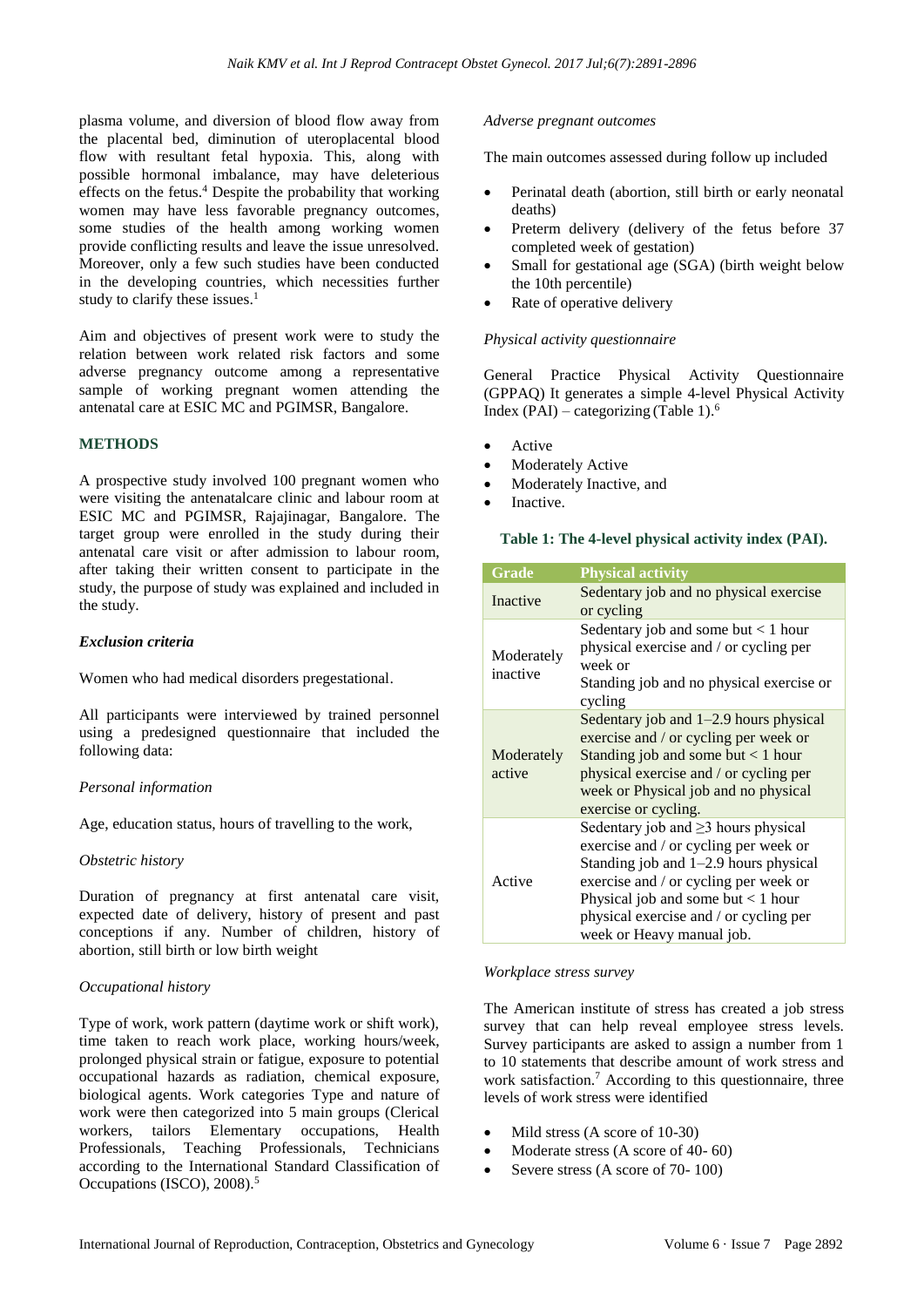#### **Table 2: Workplace stress survey.**

| S.No | <b>Questions</b>                                                                             | (1 2 3 4)     | <b>Strongly disagree</b> Agree Somewhat<br>(567) | <b>Strongly agree</b><br>(8910) |
|------|----------------------------------------------------------------------------------------------|---------------|--------------------------------------------------|---------------------------------|
|      | I can't honestly say what I really think or<br>get things off my chest at work.              | $\sqrt{ }$    |                                                  |                                 |
|      | My job has a lot of responsibility, but I<br>don't have very much authority.                 | $\sqrt{ }$    |                                                  |                                 |
| 3    | I could usually do a much better job if I<br>were given more time.                           | $\mathcal{L}$ |                                                  |                                 |
| 4    | I seldom receive adequate<br>acknowledgement or appreciation when my<br>work is really good. |               |                                                  |                                 |
| 5    | In general, I am not particularly proud or<br>satisfied with my job.                         |               |                                                  |                                 |
| 6    | I have the impression that I am repeatedly<br>picked on or discriminated against at work.    |               |                                                  |                                 |
|      | My workplace environment is not very<br>pleasant or safe.                                    |               | $\sqrt{ }$                                       |                                 |
| 8    | My job often interferes with my family and<br>social obligations, or personal needs.         |               |                                                  |                                 |
| 9    | I tend to have frequent arguments with<br>superiors, coworkers or customers.                 |               |                                                  |                                 |
| 10   | Most of the time I feel I have very little<br>control over my life at work.                  |               |                                                  |                                 |

Add up the replies to each question for your Total Job Stress Score \_\_\_. If you score between 10-30, you handle stress on your job well; 40-60, moderately well; 70-100 you are encountering problems that need to be resolved.

#### *Statistical analysis*

Data was tabulated and statistically analyzed using SPSS version 21, chi square test and Odds ratio were used to study the association between work related risk factors and studied pregnancy outcomes.

# **RESULTS**

The mean age included in the study was 27 yrs, with mean of 47hrs/week of working hours, 5.4 hrs of sitting/day and 2.5hrs/day of standing with standard deviation of 2.8hrs i.e 2.5 to 5hrs of standing /day at work place.

The mean of travel time to work place is 34 min with SD of 34-60 min. Among the studied pregnant working women 56% were primigravidas and 44% were multigravidas.

Among the 5 working categories under which the women were classified, 50% of them were tailors which involves a strenuous work pattern, 15% of them were health professionals which included staff nurses and doctors, 15% technician which involves prolonged standing at work place, 17% of them were clerical workers involving prolonged sitting.

#### **Table 3: Mean and SD of age and work-related stress factors.**

| Age                | Age in years | <b>Hours</b> of<br>work/wk | <b>Hours</b> of<br>standing/day | <b>Hours</b> of<br>sitting/day | <b>Travel time</b><br>in min |
|--------------------|--------------|----------------------------|---------------------------------|--------------------------------|------------------------------|
| Mean               |              | 4 <sub>1</sub>             |                                 |                                |                              |
| Standard deviation |              |                            |                                 |                                | 30                           |

Table 4 shows the pregnancy outcome in these women. 46% of women had antenatal complications in the form of miscarriages, preterm, PROM, medical disorders, APH, IUGR. 41% of women had intrapartum

complications in the form of operative deliveries, PPH, postpartum anemia, with one case of postpartum eclampsia 22% of women had small for gestation babies, 35% of the new borns required NICU admissions for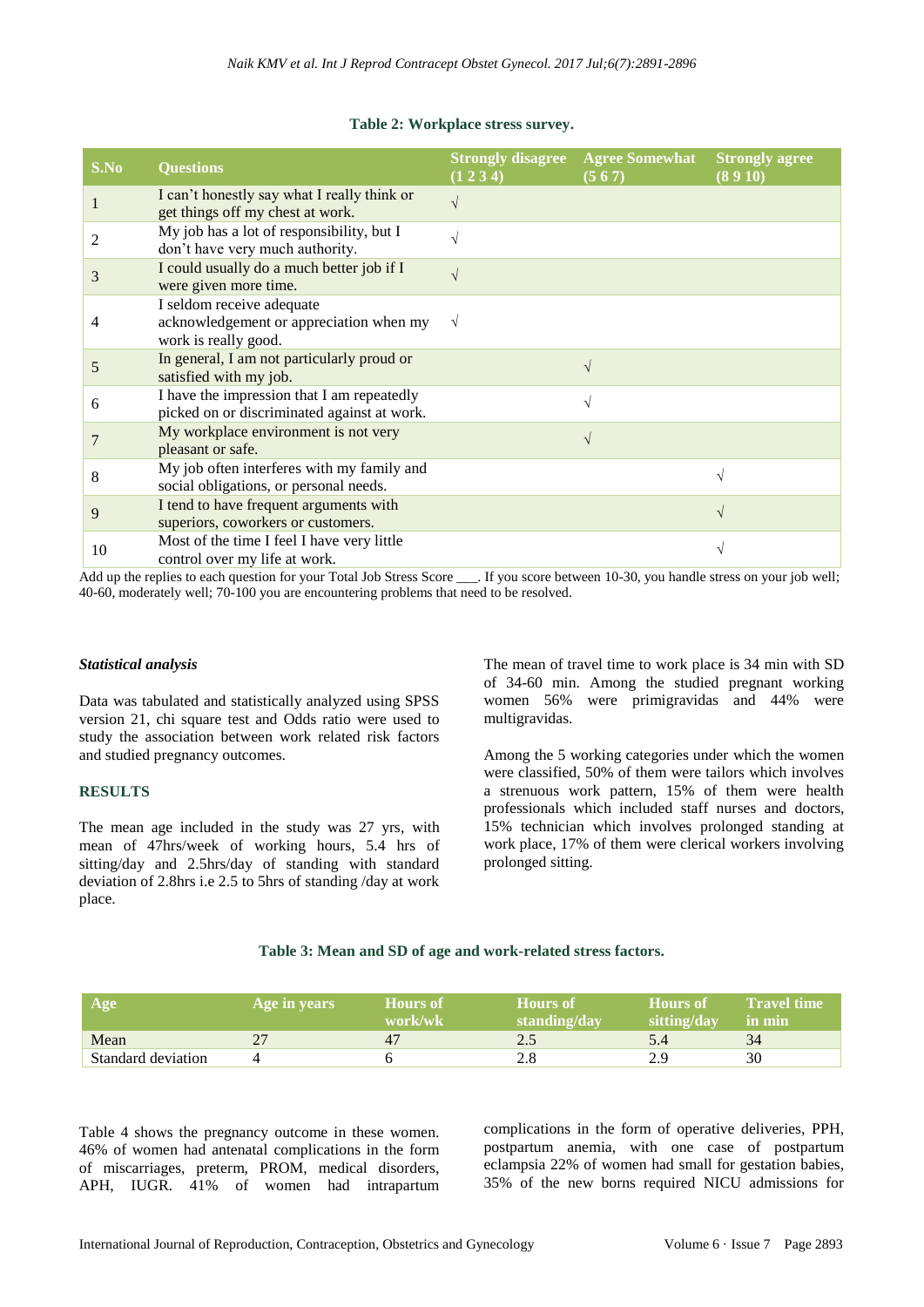hyperbilirubinemia, sepsis, meconium aspiration syndrome, preterm care, 2% of perinatal mortality due to severe preterm complications and meconium aspiration syndrome.



**Figure 1: Parity among working women.**



**Figure 2: Work categories.**

Table 5 shows the occurrence of medical disorders among working women. 15% of women had anemia, 15% of them had hypertensive disorder of pregnancy can be explained due to increased number of primigravidas in the study. With 6% of isolated oligamnios.

#### **Table 4: Pregnancy outcome.**

| <b>Pregnancy outcome</b>        | $\frac{0}{0}$ |
|---------------------------------|---------------|
| Antenatal complications         | 46            |
| Intrapartum complications       | 41            |
| Operative delivery              | 47            |
| Threatened abortion             | 3             |
| Abortions                       | 6             |
| Term gestation                  | 82            |
| Preterm gestation               | 18            |
| Small for gestational age (SGA) | 22            |
| Perinatal mortality             | 2             |
| NICU admissions                 | 35            |

Table 7 shows the physical activity index of the working pregnant women, 63% of them were in active category who were doing physical activity with 1-2hrs of waling or manual work, and 81% of the active women had some

complications related to antenatal, intrapartum or postpartum complications. 37% of them were moderately active, 75% of them had complications.

# **Table 5: Prevalence of medical disorders among working women.**

| <b>Medical disorders</b>            |     |
|-------------------------------------|-----|
| Hypertensive disorders of pregnancy | 15% |
| Gestational diabetes mellitus       | 12% |
| Anemia                              | 15% |
| <b>Isolated Oligamnios</b>          | 6%  |
| Hypothyroidism                      | 11% |

#### **Table 6: Postpartum complications.**

| <b>Postpartum complications</b> |  |
|---------------------------------|--|
| Postpartum hemorrhage           |  |
| Postpartum psychosis            |  |
| Eclampsia                       |  |
| Anemia                          |  |

# **Table 7: General practice physical activity and complications.**

| <b>GPPA</b>                     | <b>Active</b> | <b>Moderately active</b> |    |
|---------------------------------|---------------|--------------------------|----|
| N <sub>o</sub><br>complications | 12            |                          | 21 |
| Some<br>complications           | 51            | 28                       | 79 |
|                                 |               | 37                       |    |

Table 8 show stress level at work place among the studied women, 68% of them belonged to the category moderately well i.e, with a score in b/w 40-60 these employees are handling the stress moderately well at work place and 72% of them had some complications during their course of pregnancy. 19% of them handled stress very well. 13% of them experienced problems at their work place and all of them had some complications during their pregnancy and delivery.

#### **Table 9: Work stress survey.**

| <b>WSS</b>                      | ЕP | <b>HSW</b> | <b>MW</b> |     |
|---------------------------------|----|------------|-----------|-----|
| N <sub>0</sub><br>complications | U  |            | 19        | 20  |
| Some<br>complications           | 13 | 18         | 49        | 80  |
|                                 | 13 | 19         |           | 100 |

# **DISCUSSION**

This prospective study involved 100 pregnant women who were visiting the antenatal care clinic and labour room at ESIC MC and PGIMSR, Bangalore. As our hospital caters the working population who have been insured under government insurance, the study involved these pregnant women.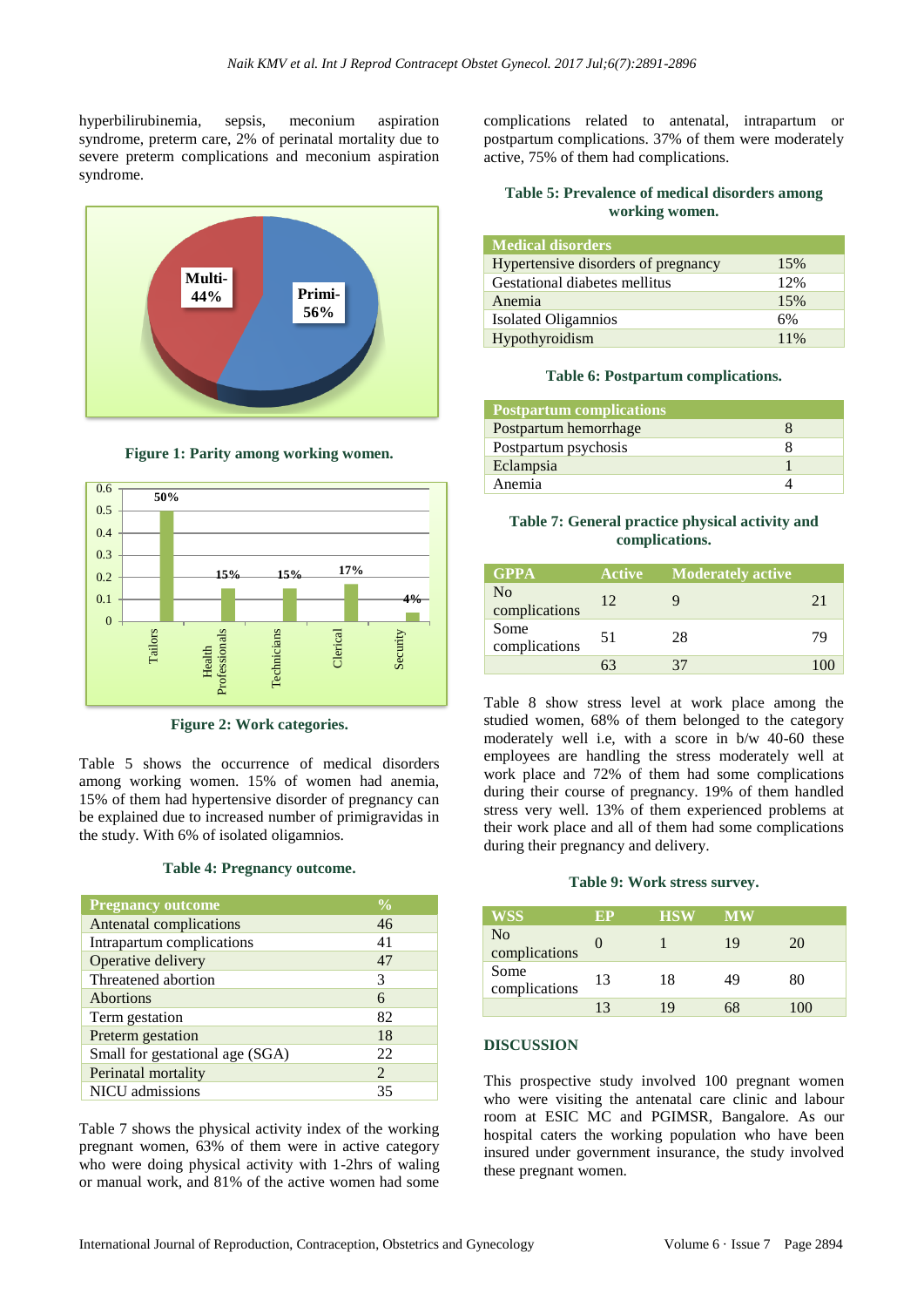Results showed the mean age of 27yrs, 47hrs of working/week, travelling time of 34min to the work place and a mean of 2hrs 30min of standing during the work. 56% of them were primigravidas and 50% of them belong to tailors in the work categories. Among pregnancy related complications, 45% of them had antenatal complications related to pregnancy, with 22% of small for gestation babies, 18% of them had preterm deliveries with 35% of the babies had NICU admissions.

Work stress survey showed 13% of them were encountering problems at work place and needed change of work, 68% of them managed the stress level at work moderately well. All the mothers were active or moderately active scored using GPPA level, none of them belong to inactive or moderately inactive. GPPA 80% of both active and moderately active women had some problems.

As there are very few studies in developing countries regarding the outcome of pregnancy in working women, it was difficult to compare the results. Small for gestational age is significantly high with severe work stress index and this finding supported by a possible biological mechanism linking maternal stress and birth outcomes indicates that stress triggers the production of placental corticotrophin releasing hormone (CRH), which in turn results in reduced gestational age and low birth weight.<sup>13,14</sup>

As per the study of Hathout HM et al, the risk of preterm delivery and perinatal death was significantly higher among the age group more than 35 years of age, Perinatal death was reported in 11.5% vs. 6% for working compared to non-working subjects. Studying working characteristics in relation to pregnancy outcomes, there was significant high prevalence of preterm delivery in women working more than 40 hours/ week during pregnancy.<sup>15</sup>

Banerjee et al studied perinatal mortality in employed women, concluded that PNM is increased in women after joining the work.<sup>4</sup> As per the study of Lee et al, small for gestational age is significantly high with severe work stress index, possible biological mechanism.<sup>12</sup>

# **CONCLUSION**

A Significant relationship was detected between working Status and perinatal death. Socio demographic factors found to affect pregnancy outcomes, including older maternal age. Among the studied working conditions, working more than 40 hours/ week and work stress index were significantly associated with high rates of SGA. More studies needed with more sample size and multi centeric studies. The pregnancy outcome and GPPA has to be compared with the non working women, as women as such in developing countries undergo more physical and mental stress be it at home or work place.

Many studies are small in terms of the number of women exposed and the number of abnormal outcomes. A large number of non-occupational factors, many still unknown, affect the pregnancy outcome. Working 32hrs or more in pregnancy is as risky as smoking during pregnancy so the policy makers should be sanitized regarding this, in providing a good working condition and fixed working hours.

# **ACKNOWLEDGMENTS**

Authors would like to thank patients, colleagues, postgraduate students for their contribution to the work.

*Funding: No funding sources Conflict of interest: None declared Ethical approval: The study was approved by the Institutional Ethics Committee*

# **REFERENCES**

- 1. Arafa M, Amine T, Abdel Fattah M. Association of maternal work with adverse perinatal outcome. CaN J Public Health. 2007;98:217-21.
- 2. Royal College of Physicians. Physical and shift work in pregnancy. Occupational aspects of management a national guideline; 2009.
- 3. Mozurkewich EL, Luke B, Avni M, Wolf FM. Working conditions and adverse pregnancy outcome: A meta-analysis. Obstet Gynecol. 2000;95:623-35.
- 4. Banerjee B. Physical hazards in employment and pregnancy outcome. Indian J Comm Med. 2009;34:89-93.
- 5. International Labour Organization. International Standard Classification of Occupations (ISCO-08). Structure, index correspondence with ISCO-88 2008;1.
- 6. The General Practice Physical Activity Questionnaire (GPPAQ), Department of Health; 2006.
- 7. Workplace stress survey of The American Institute of Stress (AIS); 2011. Available at http://www.stress.org/wpcontent/uploads/2011/08/Workplace-Stress-Survey.pdf)
- 8. Niedhammer I, O'Mahony D, Daly S, Morrison J, Kelleher C. Occupational predictors of pregnancy outcomes in Irish working women in the Lifeways cohort. BJOG. 2009;116:943-52.
- 9. Pompeii LA, Savitz DA, Evenson KR, Rogers B, McMahon M. Physical exertion at work and the risk of preterm delivery and small-for-gestational-age birth. Obstet Gynecol. 2005;106:1279-88.
- 10. Zhu JL, Hjollund NH, Olsen J. Shift work, duration of pregnancy, and birth weight: the National Birth Cohort in Denmark. Am J Obstet Gynecol. 2004;191:285-91.
- 11. Croteau A, Marcoux S, Brisson C. Work activity during pregnancy, preventive measures, and the risk